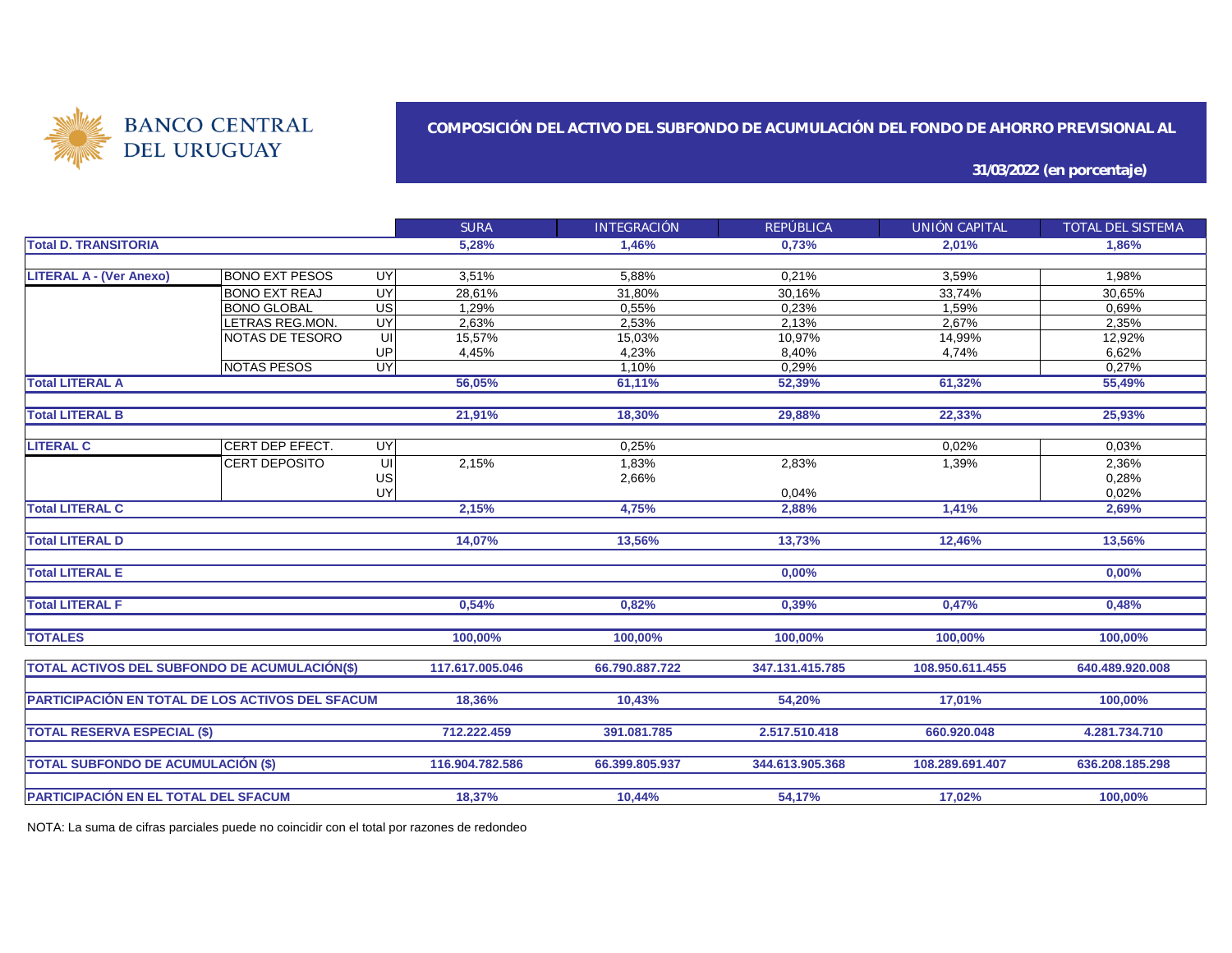## **A N E X O**

### **MAYOR O IGUAL AL 2% DEL SUBFONDO DE ACUMULACIÓN** *31/03/22* **DETALLE DE LOS INSTRUMENTOS QUE COMPONEN EL LITERAL A CON PARTICIPACIÓN**

| COMPOSICIÓN LITERAL 'A'                             |                             |            |        |                                   |
|-----------------------------------------------------|-----------------------------|------------|--------|-----------------------------------|
| TIPO DE INSTRUMENTO                                 | <b>INSTRUMENTO</b>          |            |        | MONEDA % S/ACT FAP TOT. SISTEMA % |
| <b>BONOS EXTERNOS PESOS (BEPN)</b>                  | <b>INSTRUMENTOS VARIOS</b>  | UY         | 1.98%  |                                   |
|                                                     | <b>SUB TOTAL</b>            |            |        | 1,98%                             |
| <b>BONOS EXTERNOS REAJUSTABLES (BEUY)</b>           | BEUY 00060 R270405EUYF      | UY         | 3,36%  |                                   |
|                                                     | BEUY 00060 R281215EUYF      | UY         | 7,66%  |                                   |
|                                                     | BEUY 00060 R300710EUYF      | <b>IIY</b> | 7,27%  |                                   |
|                                                     | BEUY 00060 R370626EUYF      | UY         | 5,24%  |                                   |
|                                                     | BEUY 00060 R400702EUYF      | UY         | 7,13%  |                                   |
|                                                     | <b>SUB TOTAL</b>            |            |        | 30,65%                            |
| <b>BONOS GLOBALES (BE)</b>                          | <b>INSTRUMENTOS VARIOS</b>  | <b>US</b>  | 0.69%  |                                   |
|                                                     | <b>SUB TOTAL</b>            |            |        | 0.69%                             |
| LETRAS DE REGULACIÓN MONETARIA CUPÓN 0 (LRM Y LRUI) | <b>INSTRUMENTOS VARIOS</b>  | UY         | 2.35%  |                                   |
|                                                     | <b>SUB TOTAL</b>            |            |        | 2.35%                             |
| <b>NOTAS DEL TESORO (NAUI)</b>                      | NAUI 0006000013EUIF20250525 | UI         | 3,44%  |                                   |
|                                                     | NAUI 0006000027EUIF20240609 | UI         | 2,42%  |                                   |
|                                                     | NAUI 0006000029EUIF20340824 | UI         | 2,11%  |                                   |
|                                                     | <b>INSTRUMENTOS VARIOS</b>  | UI         | 4,96%  |                                   |
|                                                     | <b>SUB TOTAL</b>            |            |        | 12,92%                            |
| <b>NOTAS DEL TESORO (NAUP)</b>                      | NAUP 0006000004EUPF20370127 | UP         | 2,77%  |                                   |
|                                                     | NAUP 0006000005EUPF20470901 | UP         | 2,04%  |                                   |
|                                                     | <b>INSTRUMENTOS VARIOS</b>  | UP         | 1,80%  |                                   |
|                                                     | <b>SUB TOTAL</b>            |            |        | 6,62%                             |
| <b>NOTAS PESOS</b>                                  | <b>INSTRUMENTOS VARIOS</b>  | UY         | 0,27%  |                                   |
|                                                     | <b>SUB TOTAL</b>            |            |        | 0,27%                             |
| <b>TOTAL INSTRUMENTOS LITERAL 'A'</b>               |                             |            | 55.49% | 55,49%                            |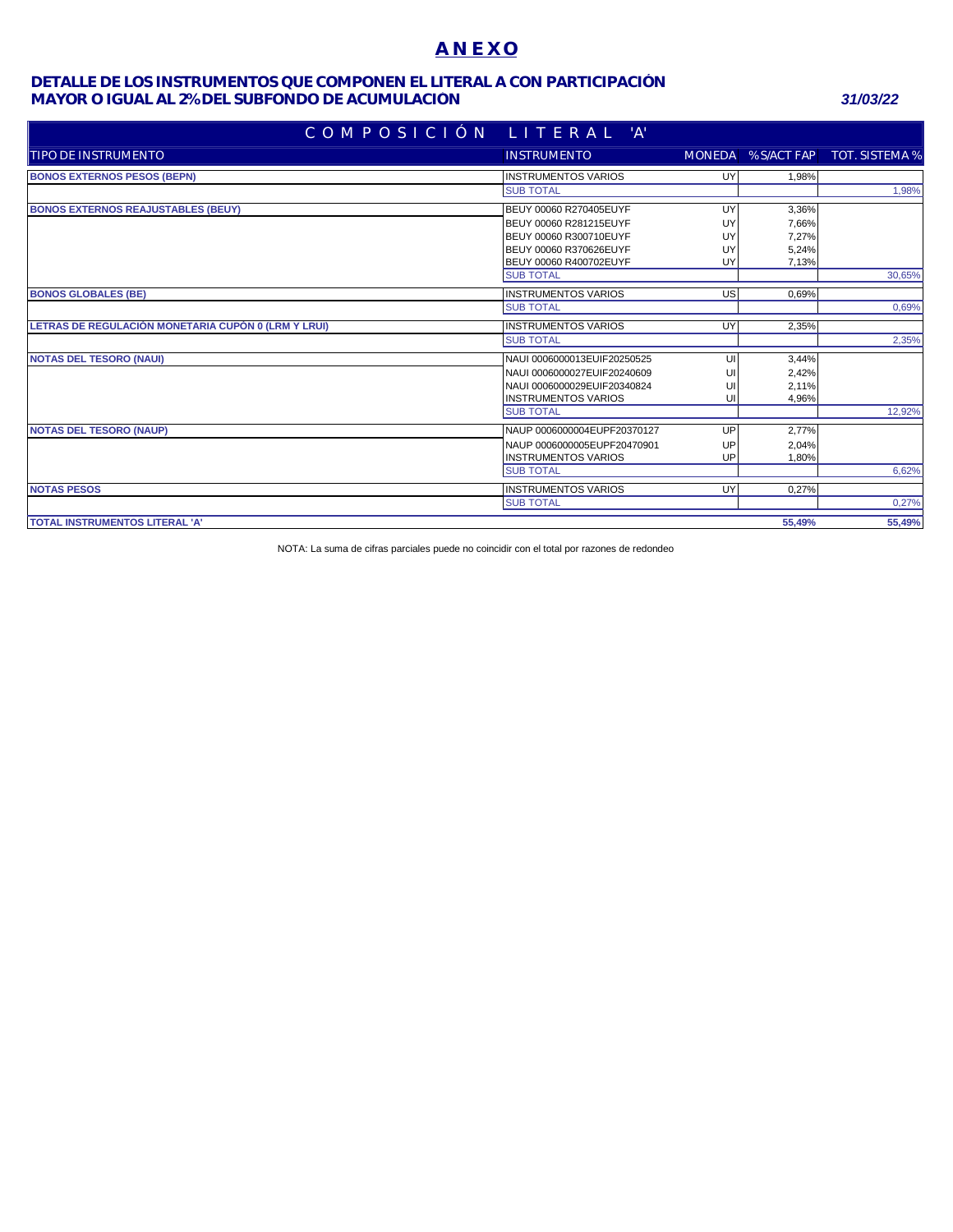

#### **COMPOSICIÓN DEL ACTIVO DEL SUBFONDO DE RETIRO DEL FONDO DE AHORRO PREVISIONAL AL**

**31/03/2022 (en porcentaje)**

|                                                        |                       |           | <b>SURA</b>    | <b>INTEGRACIÓN</b> | REPÚBLICA      | UNIÓN CAPITAL  | TOTAL DEL SISTEMA |
|--------------------------------------------------------|-----------------------|-----------|----------------|--------------------|----------------|----------------|-------------------|
| <b>Total D. TRANSITORIA</b>                            |                       |           | 5,32%          | 2,78%              | 2,39%          | 1,30%          | 2,74%             |
|                                                        |                       |           |                |                    |                |                |                   |
| <b>LITERAL G - (Ver Anexo)</b>                         | <b>BONO EXT PESOS</b> | UY        | 2.49%          | 0.01%              | 0.01%          | 2,36%          | 0,81%             |
|                                                        | <b>BONO GLOBAL</b>    | <b>US</b> |                |                    | 0,08%          | 0,24%          | 0,09%             |
|                                                        | LETRAS REG.MON.       | UY        | 11,93%         | 8,51%              | 16,59%         | 18,14%         | 15,46%            |
|                                                        | NOTAS DE TESORO       | UI        | 42,72%         | 54,34%             | 45,94%         | 45,48%         | 45,93%            |
|                                                        |                       | UP        |                |                    |                | 0,15%          | 0,02%             |
|                                                        | NOTAS PESOS           | UY        | 1,75%          | 4,57%              | 0,56%          |                | 0,96%             |
| <b>Total LITERAL G</b>                                 |                       |           | 58,89%         | 67,42%             | 63,18%         | 66,37%         | 63,28%            |
|                                                        |                       |           |                |                    |                |                |                   |
| <b>LITERAL H</b>                                       | CERT DEP EFECT.       | UY        |                | 3,78%              |                |                | 0,27%             |
|                                                        | <b>CERT DEPOSITO</b>  | UI        | 12,95%         | 3,75%              | 12,45%         | 15,18%         | 12,35%            |
|                                                        |                       | UY        |                |                    | 0,17%          |                | 0,10%             |
| <b>Total LITERAL H</b>                                 |                       |           | 12,95%         | 7,54%              | 12,62%         | 15,18%         | 12,72%            |
|                                                        |                       |           |                |                    |                |                |                   |
| <b>Total LITERAL I</b>                                 |                       |           | 18,08%         | 18,18%             | 16,80%         | 12,21%         | 16,38%            |
|                                                        |                       |           |                |                    |                |                |                   |
| <b>Total LITERAL J</b>                                 |                       |           |                |                    | 0,00%          |                | 0,00%             |
| <b>Total LITERAL K</b>                                 |                       |           |                |                    |                | 4,95%          | 4.88%             |
|                                                        |                       |           | 4,75%          | 4,08%              | 5,00%          |                |                   |
| <b>TOTALES</b>                                         |                       |           | 100,00%        | 100,00%            | 100,00%        | 100,00%        | 100,00%           |
|                                                        |                       |           |                |                    |                |                |                   |
| <b>TOTAL ACTIVOS DEL SUBFONDO DE RETIRO(\$)</b>        |                       |           | 24.721.698.224 | 10.571.879.799     | 86.854.249.674 | 23.479.287.837 | 145.627.115.535   |
|                                                        |                       |           |                |                    |                |                |                   |
| <b>PARTICIPACIÓN EN TOTAL DE LOS ACTIVOS DEL SFRET</b> |                       |           | 16,98%         | 7,26%              | 59,64%         | 16,12%         | 100,00%           |